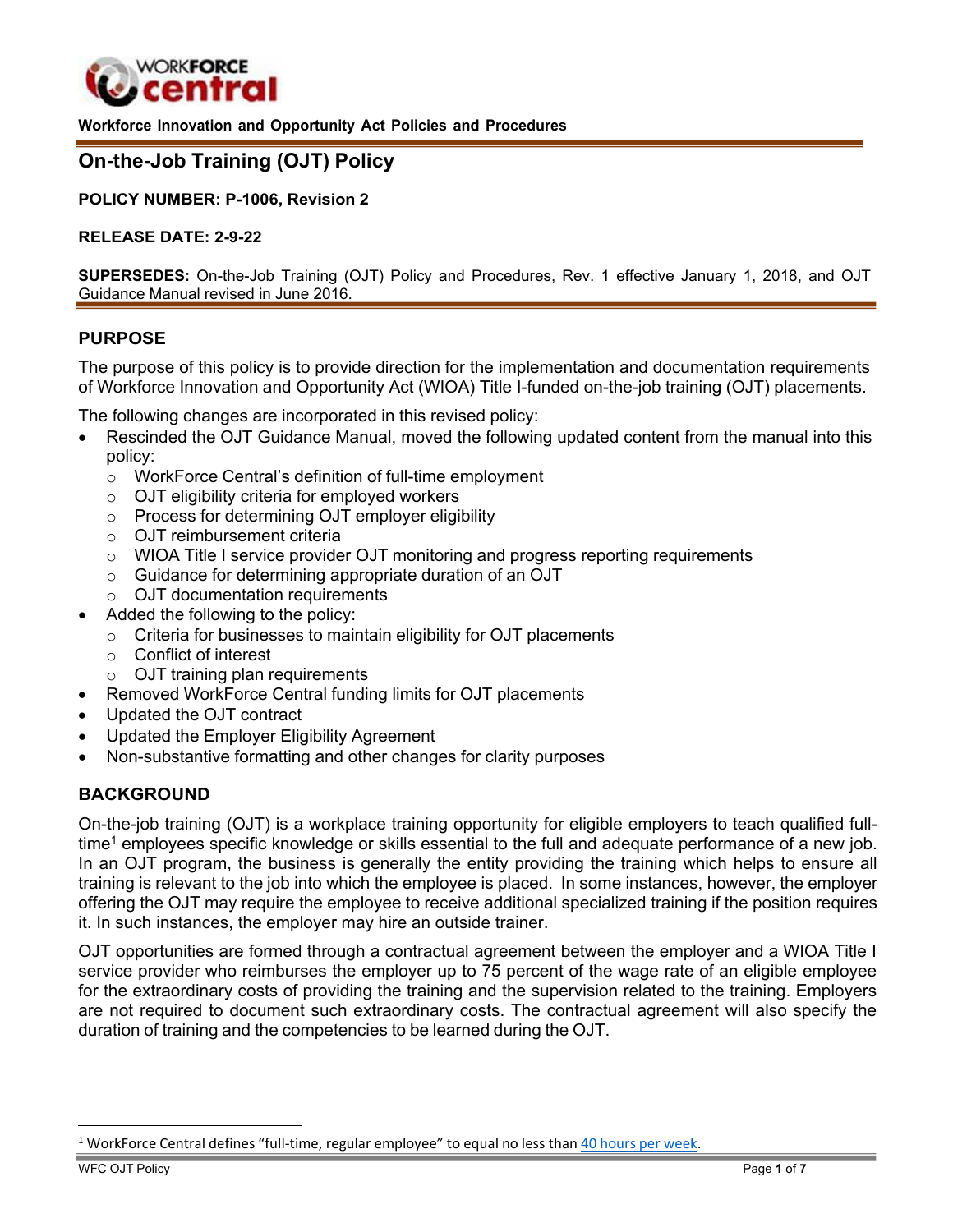OJT is a hire-first program. The employee begins their OJT as a full-time employee of the company that has agreed to provide the onsite training and long-term employment upon completion of the OJT. The rate of pay, fringe benefits, periodic pay increases, and working conditions offered to the employee are the same as similarly situated employees in similar positions by the same employer and are in accordance with Section 6(a)(1) of the Fair Labor Standards Act of 1938 (29.U.S.C. 206(a)(a) or the applicable state or local minimum wage laws.

While most OJTs occur when an individual is newly hired to a company, an OJT may be written for an employed worker when:

- The employee is enrolled in a WIOA Title I program and meets the eligibility criteria for an OJT as outlined in this policy, and
- The employee is not earning a self-sufficient wage, defined as having family income equal to or exceeding 80% of median family income based on the U.S. Dept. of Housing and Urban Development (HUD) Median Family Income Guideline, or
- The employee is not earning wages comparable to or higher than wages from previous employment, or
- The OJT relates to the introduction of new technologies, introduction to new production or service procedures, upgrading to new jobs that require additional skills, or workplace literacy, and
- All other requirements of 20 CFR [680.700](https://www.ecfr.gov/current/title-20/chapter-V/part-680/subpart-F/section-680.700) and this policy are met.

## **POLICY**

On-the-job training must be provided through a contract that provides a structured training opportunity for the new employee to gain the knowledge and skills to be competent in the job for which they are hired. The contract must be completed and signed by all parties before the employee may begin the OJT training.

Washington State employers are required to provide paid sick leave to their employees, unless the employer only has workers who are exempt from Chapter 49.46 [RCW-](https://app.leg.wa.gov/RCW/default.aspx?cite=49.46)Minimum Wage Act, which includes paid sick requirements. If the employer is operating within the city limit of Tacoma, Tacoma Municipal Code on minimum wage and paid sick leave apply.

OJT contracts must include language on the implementation and adherence to the minimum wage act including the paid sick leave requirements which requires accrual of one (1) hour for every forty (40) hours worked. For the purpose of sick leave accruals, overtime (OT) hours are considered hours worked, and must be taken into account.

OJT may be sequenced with other WIOA Title I program services such as work experience, classroom training or basic skills training.

## **A. Employee Eligibility**

Employees eligible for OJT opportunities must first meet specific WIOA Title I program eligibility requirements and be enrolled in the WIOA Title I Adult, Dislocated Worker, or Youth (Young Adult) formula funded programs. Individuals enrolled in the WIOA Title I programs must receive a documented assessment that results in the development of an Individual Service Strategy (ISS-Youth program) or Individual Employment Plan (IEP-Adult and Dislocated Worker programs) that documents the individual has the interest, aptitude, and skills necessary to meet the specific employer OJT requirements. The ISS or IEP must also identify potential supportive services the individual may need to successfully participate in the OJT. For specific WIOA Title I program eligibility, assessment, and IEP/ISS requirements, see WorkForce Central's WIOA Title I Program Eligibility, Enrollment & Documentation Policy and accompanying WIOA Title I Program Eligibility, Enrollment & Documentation Handbook located at [WorkForce](https://workforce-central.org/about/policies/) Central's Policy Library.

Employees must need training that is above and beyond standard new hire on-boarding or orientations that require a very brief initial introduction. Jobs that pay by commission or piecework are not eligible for OJT, as are seasonal, temporary, and part-time jobs because the intent of an OJT is for permanent, full-time, and self-sufficient employment. Jobs that include religious or political activities are likewise ineligible.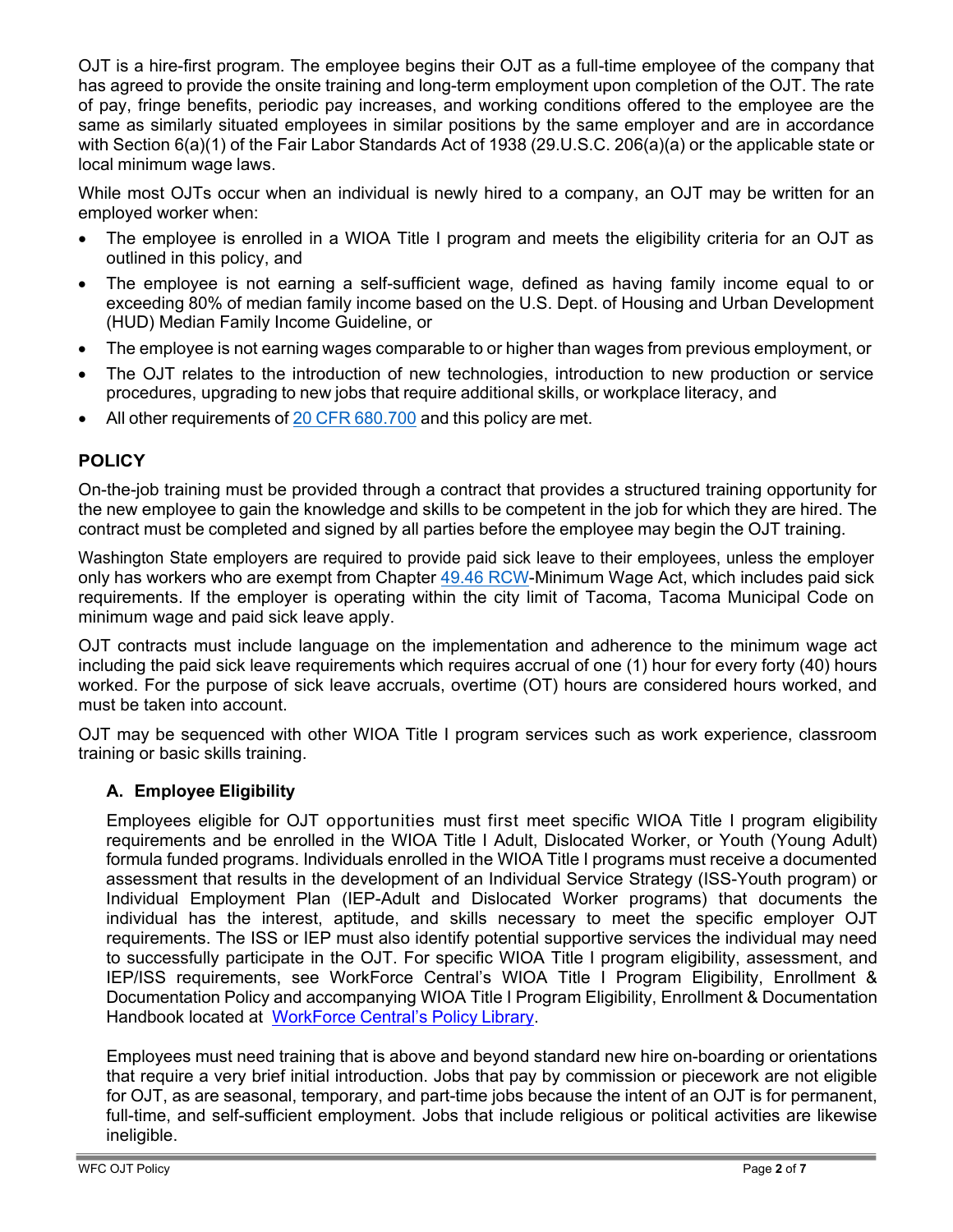Note on **Work Opportunity Tax Credit (WOTC):** Individuals who meet [WOTC](https://www.dol.gov/agencies/eta/wotc) eligibility requirements may from time-to-time be hired into positions using anOJT. The WOTC may not be used at the same time as the employer is receiving WIOA Title I reimbursement of wages for the OJT but may be applied once the OJT Contract has been completed. When OJT participants also qualify under the WOTC, all WOTC paperwork must becompleted *before* the individual's hire date into the company – this is very important in order for the employerto access the tax credit. The employer should let their tax accountant know that the OJT is in place and assure that the tax credit is not applied against wages earned during the OJT Contract period. For more information on WOTC, visit U.S. Department of Labor's website at: [https://www.dol.gov/agencies/eta/wotc.](https://www.dol.gov/agencies/eta/wotc)

## **B. Employer Eligibility**

WorkForce Central's Business Solutions Team will ensure businesses meet the following WIOA Title I criteria for OJT opportunities:

- Are licensed to operate in the State of Washington and provide their Federal Employer Identification Number (FEIN).
- Are registered with the Internal Revenue Service (IRS) and have an account with the Washington State Employment Security Department for Unemployment Insurance and carry Workman's Compensation Insurance.
- Have safe and healthy working conditions with no previously reported health and safety violations that have been reported but have not been corrected
- Have not been debarred or suspended from receiving federal funding.
- Have adequate staffing for the training and supervision of the OJT.
- Are financially solvent to meet the OJT contract obligations through the end of the training.
- Have adequate payroll record keeping systems that track hours worked, gross pay, deductions, and net pay.
- Have operated in Pierce County for a minimum of 120 days or has not relocated to Pierce County in the last 120 days where relocation resulted in the loss of employment at the prior location.
- Must not have workers currently in a layoff status or laid off workers over the past 120 days from the same or any substantially equivalent job. The period of 120 days may be waived if there are mitigating circumstances reviewed and approved by a WorkForce Central.
- Shall not displace any currently employed worker, or alter current workers' promotional opportunities, nor have terminated any regular employee, or otherwise reduced the workforce for the purpose of hiring an employee for OJT reimbursement purposes.
- Are not involved in a labor dispute.
- Must not impair existing contracts for services or collective bargaining agreements. The employer must gain written concurrence with the appropriate labor organization before the OJT can begin if the OJT agreement would be inconsistent with a collective bargaining agreement. Additionally, the employer must attest that the OJT agreement would not assist, promote, or deter union organizing.
- Must not allow employees receiving OJT to work on the construction, maintenance or operation of any facility that isused for sectarian activities or as a place of worship.
- Must not illegally discriminate in training or hiring practices because of race, color, religion, sex (including pregnancy, childbirth, and related medical conditions, sex stereotyping, transgender status, and gender identity), national origin (including limited English proficiency), age, disability, or political affiliation or belief, or, against any beneficiary of, applicant to, or participant in programs financially assisted under Title I of the Workforce Innovation and Opportunity Act, on the basis of the individual's citizenship status or participation in any WIOA Title I-financially assisted program or activity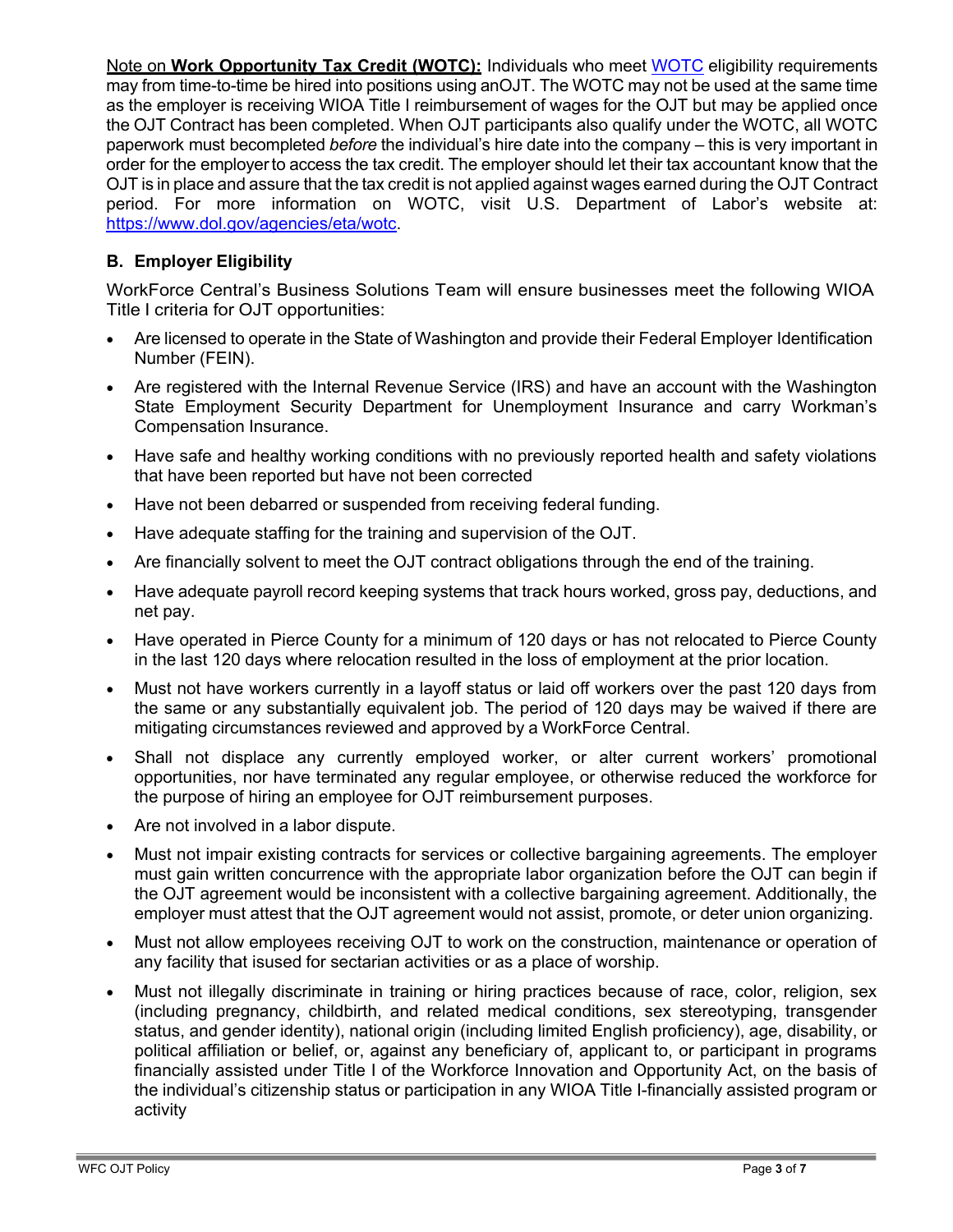- Must not have a previous pattern of failing to provide individuals who have received on-the-job training with long-term employment upon completion of the OJT. In evaluating employer performance for OJT re-contracting purposes, the following criteria should beconsidered:
	- o Number of OJT positions previously funded
	- o Retention rate after conclusion of OJT
	- o OJT turnover rate
	- o Identification of poor or incomplete training
	- o Decrease in wages after training
	- o Grievances

Only businesses with a history of successful training and retention of OJT employees should be used as repeat OJT sites. Employers that use OJT to subsidize short-term "revolving door" positions should be decertified as OJT sites.

Business Solutions and the eligible employer will enter into an agreement that serves as written assurance the business will comply with the conditions listed above. Business Solutions will make the agreement available to the WIOA Title I service provider who will attach the agreement to the OJT Contract and upload both into the WIOA Title I enrolled individual's OJT service touchpoint recorded in ETO.

Businesses that maintain eligibility and have a pattern of positive OJT placements may continue to participate in future OJT opportunities. However, businesses may no longer qualify for WIOA Title I funded OJT opportunities if, after receiving assistance to resolve the matter, one or more of the following occurs:

- Business fails to maintain eligibility (i.e., maintain applicable IRS, UI registrations, licensures, insurance, etc.),
- Business fails to maintain healthy and safe working environments,
- Business fails to provide agreed upon training and oversight,
- Repeated complaints are made against the business, or
- Other compliance requirements are not met.

## **C. Conflict of Interest**

No grantee, contractor, or sub-recipient will engage in any conflict of interest, real, implied, or apparent, in the selection, award or administration of a WIOA Title I funded contract or grant. OJT contracting must be conducted by training professionals and employers in a manner that is objective and independent of personal interests. A business or organization represented on the Pierce County Workforce Development Council (WDC) may employ OJT workers if the same standards for selecting OJT employers who are not members of the WDC are applied, and the WDC member does not participate in the process to select OJT employers.

### **D. Employer Reimbursement Rates**

The employer's training reimbursement payment is based on a predetermined number of training hours and limited to the gross wages paid to the employee for hours worked during the training period.

Employers are eligible to receive between a minimum of 50 percent and a maximum of 75 percent reimbursement of employee regular wages earned during the on-the-job training. The reimbursement rate is based on the size of the employer as follows:

- A maximum of 50 percent for large employers defined as having a 100 or more employees.
- A maximum of 65 percent for medium size employers defined as having 20-99 employees.
- A maximum of 75 percent for small employers with a workforce of 1-19 employees.

The following factors must be considered when the employer reimbursement rate exceeds 50 percent:

• The characteristics of the participant(s) with an emphasis on barriers to employment as defined in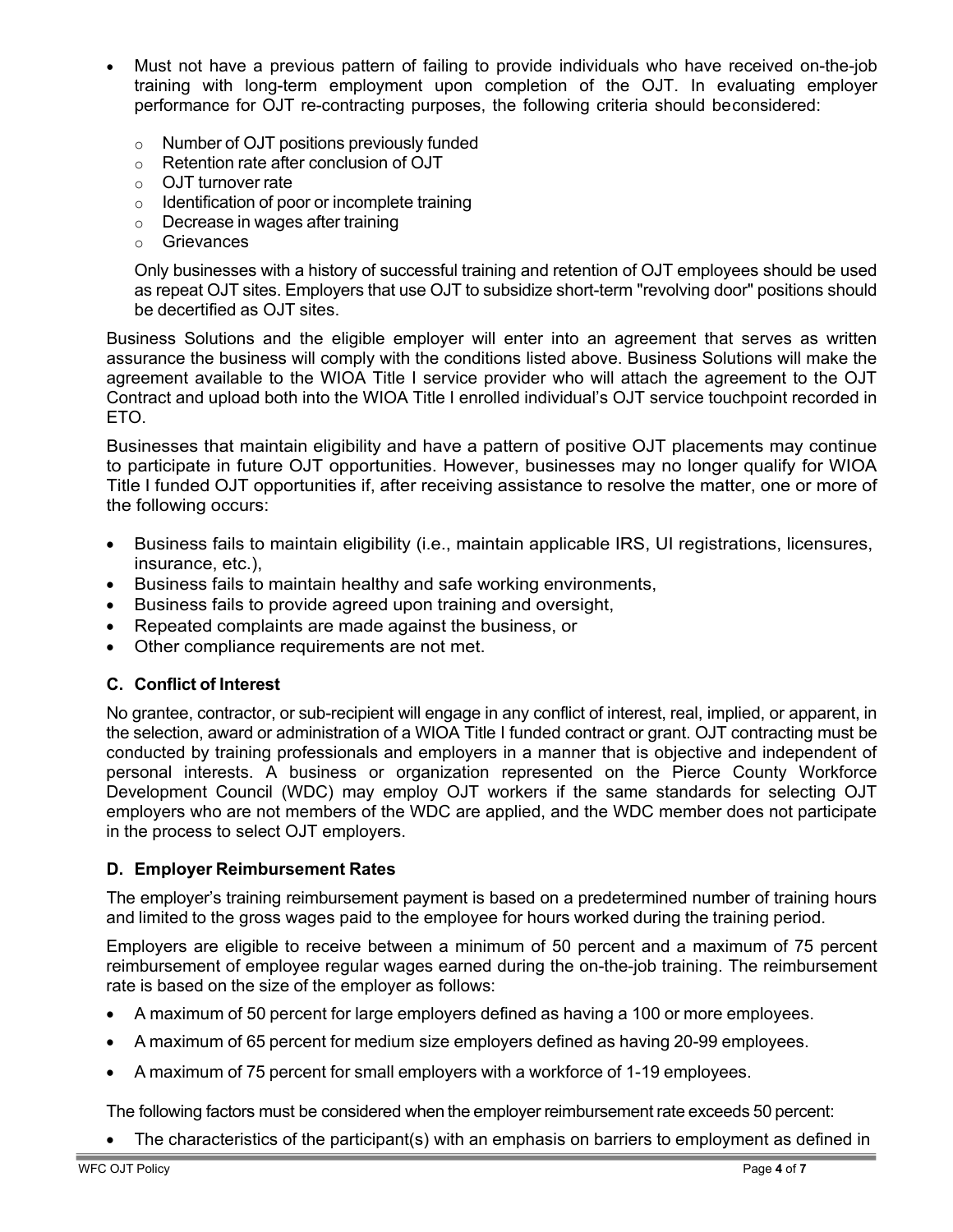WIOA [Section](https://workforce-central.org/wp-content/uploads/2021/12/individuals-with-a-barrier-to-employment-attachment141.pdf) 3(24).

- The size of the employer with an emphasis on small businesses (i.e., employers with fewer than 250 employees)
- The quality of employer-provided training (e.g., an industry recognized credential, advancement opportunity).
- The number of individuals the employer agrees to train.
- The wage and benefit level of the participant (both during and after completion of the OJT).
- The OJT position is an in-demand occupation as defined by [WIOA Section](https://www.congress.gov/113/bills/hr803/BILLS-113hr803enr.pdf)  $3(23)$  and determined by ESD labor market information.
- The OJT employer is:
	- $\circ$  In an in-demand industry as defined by WIOA Section 3(23) and determined by ESD labor market information, or
	- $\circ$  In an in-balance industry as determined by ESD labor market information, or
	- In a declining industry, but there are compelling reasons (e.g., evidence of long-term viability ofthe employer) justifying reimbursement above 50 percent.

OJT reimbursements may only be for regular wages paid by the employer for the time the employee is engaged in on-the-job training. WIOA Title I does not authorize the reimbursement of wages that include overtime, shift differential, premium pay, and other non-regular wages. This does not preclude an employee from working overtime or earning other non-regular wages; the reimbursement to the employer must be based solely on the regular wage rate.

And, although some trainees may be paid by the employer for holidays, vacation, and/or sick leave, the WIOA Title I serviceprovider may not reimburse the employer for this time. Because the reimbursement is for wages earned while in training, WIOA funds cannot be paid for time not spent in training. Proper reimbursement for an employee who is paid on an hourly basis, can be calculated by simply deducting the holiday, vacation, and sick leave hours from the training schedule. For an employee who is paid a monthly salary, however, a standard approach must be used to prorate the reimbursable portion of the salary. The reimbursable salary is deemed to be the percentage for the month calculated by the actual number of hours worked divided by the total number of hours available to be worked in that month had there been no holidays, vacation, or sick leave. Prorating is done on the basis of the actual month in order to ensure that reimbursement will never exceed the percent of the wage paid for training. (Note that where monthly salary is paid for a training position that begins or ends part way through a month, the reimbursement may be calculatedeither by documenting the employee's gross pay or the same prorating method.)

Converting a monthly salary into an hourly wage rate: Use the following procedure for converting monthly salaries into an hourly pay rate to ensure the training payment does not exceed the contracted amount.

Example:  $$4,000/m$ onth X 12 months = \$48,000 annual salary Standard 40-hour work week X 52 weeks = 2080 hours per year \$24,000 annual salary divided by 2080 hours = \$23.07/hour

## **E. Registered Apprenticeship Programs**

OJT contracts may be written with registered apprenticeship programs or participating employers in registered apprenticeship programs for the on-the-job training portion of the registered apprenticeship program.

## **F. The OJT Contract and Training Plan**

Following the verification of employer eligibility, the WIOA Title I service provider and employer will enter into a contractual agreement that includes, at a minimum, the requirements of WIOA Title I, the federal fair labor standard act and the state and local minimum wage act, the OJT reimbursement rate,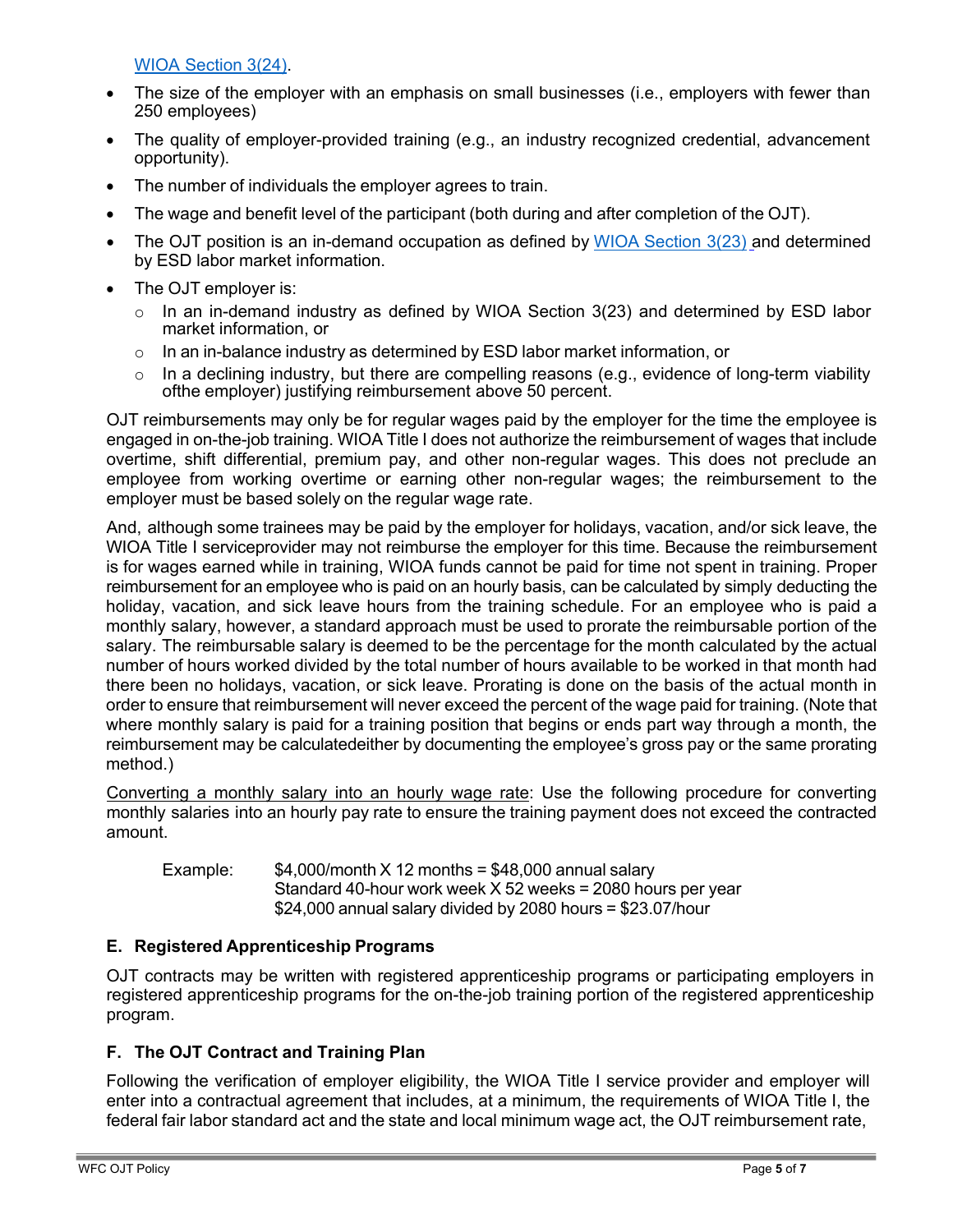and a training plan that includes the occupation, skills, competencies to be learned, the length of time the training will be provided.

The training plan must be collaboratively developed by the employer, the employee, and the WIOA Title I service provider. The training plan is unique and customized for each OJT trainee and provides structure and context to ensure thorough and comprehensive training. The training plan should include a comprehensive job description where the tasks and requisite skill requirements that the employee must perform is derived. The training plan is useful for determining if contract services are being delivered.

Supplemental training in addition to the work-based on-the-job training may be provided to employees when the supplemental training is required for full competency in the new job. Supplemental training may be arranged through:

- A class at a community college, technical college, or other school outside of work hours or during work hours if the employer is willing to pay wages during class time.
- A short, intensive seminar or training session to teach a specific technical skill.
- A formal in-house program offered by the company to its employees that is not ordinarily offered to new employees in similar positions.

Prior to approving supplemental training activities, the service provider must determine:

- The costs and other potential available funding sources for the supplemental training,
- Related supportive service needs such as transportation, lodging, necessary books, and tools,
- Agreement from the employer regarding cost sharing, and
- Admissions and academic requirement such as basic skill levels needed for classroom success.

OJT contracts may be modified and must be in writing, signed and dated by all parties prior to the effective date of the modification. Verbal modifications are not valid.

## **G. Funding Limits and Duration of OJT**

WorkForce Central does not limit the funding amount or duration of OJTs. WIOA Title I service providers have discretion to award OJTs in accordance with the individual's training needs, the provider's internal policies, budget limitations, and WorkForce Central's On-the-Job Training policy. Service providers must ensure equitable treatment in the provision of OJTs.

The duration of an OJT is based on the skillset of the employee at the time of hire, the skills to be acquired during the OJT, and the learning needs of each individual. Training does not include the orientation time required of a fully qualified worker to become accustomed to the special conditions of a new job. When establishing the duration of the OJT, service providers should reference the [Specific Vocation Preparation \(SVP\)](https://www.onetonline.org/help/online/svp) for guidance on the amount of time required by a typical worker to learn the techniques, acquire the information, and develop the necessary skills for average performance in a specific position.

## **H. Onsite Monitoring and Progress Reports**

WIOA Title I service providers must conduct onsite monitoring of the OJT to ensure the employee is working in safe and healthy conditions and ensure contracted training is being provided. Onsite monitoring should occur shortly after the OJT begins with additional visits scheduled at appropriate intervals determined by the length of training. Ongoing monitoring should include information received directly from the employee and should capture the employee and supervisor's perspective about how the training is progressing. Service providers must also regularly review the employee's progress in meeting the OJT objectives including obtaining progress reports from the employer that, when applicable, may be recorded in ETO as a Measurable Skill Gain (MSG).

Service providers must review the employer's OJT reimbursement invoices to ensure required documentation is submitted to support the reimbursement request and ensure appropriate accrual and usage of paid sick leave.

Any deviations from the OJT Contract should be dealt with and documented promptly.